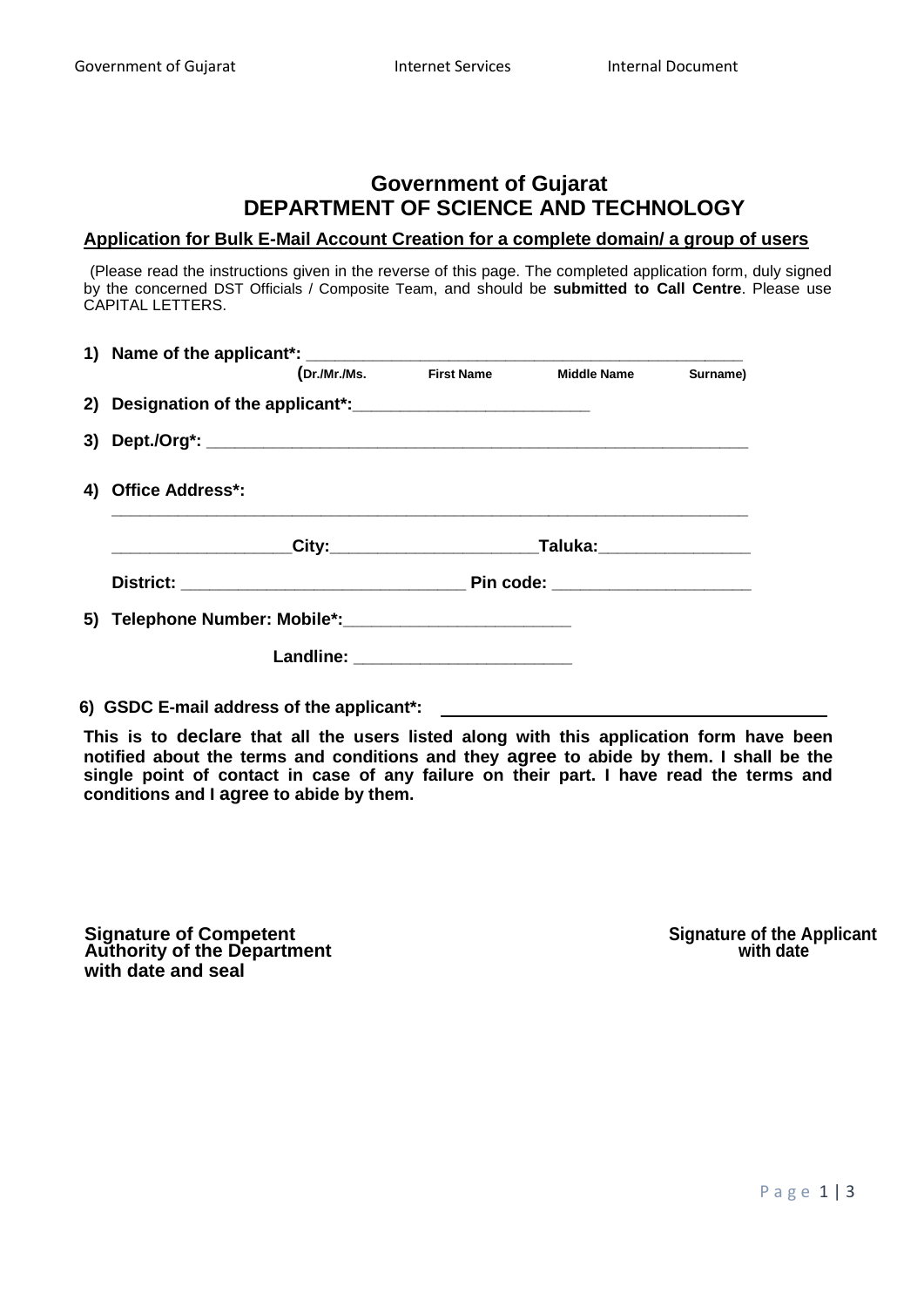| <b>FOR OFFICE USE</b>     |         |                          |                                  |  |  |  |
|---------------------------|---------|--------------------------|----------------------------------|--|--|--|
| <b>User ID Creation:</b>  |         |                          |                                  |  |  |  |
| <b>Assigned login ID:</b> | Domain: |                          | SR. No:                          |  |  |  |
| <b>Remark:</b>            |         |                          | <b>Signature of the Operator</b> |  |  |  |
|                           |         | <b>Name&amp; Desig.:</b> |                                  |  |  |  |

**\* Entries are mandatory and need to be filled.**

**List\* of user names and/or designations in the format given next page are to be provided along with application form.**

#### **Tick one category only\*:**

### **a) Name based Email id(s)**

**b) Designation/Official Position based Email id(s)**

**For Name based Email id(s),** a list of user names in the following format is to be supplied along with the application form. To enable faster/error free data entry following table may be provided in the format of an Excel Sheet (.XLS Or .XLSX) along with the hardcopy. **\*First \*Last \*Designation \* Department /ORG \*Dist. \*Mobile NO. \*Date of \*Preferred Date of name Name (10 Digit Retirement / Email Birth**

|  |  | <b>Numerals</b> ) | <b>Completion of</b>               | Id/Login ID** | (Format  |  |
|--|--|-------------------|------------------------------------|---------------|----------|--|
|  |  |                   | Contract                           |               | DD-MM-   |  |
|  |  |                   | (Contractual                       |               | YYYY)    |  |
|  |  |                   | employees/<br><b>Consultants</b> ) |               | Optional |  |
|  |  |                   | (Format                            |               |          |  |
|  |  |                   | DD-MM-YYYY)                        |               |          |  |

**\* Entries are mandatory and need to be filled.**

**\*\*The login id(s) will be generated based on the existing e-mail address policy. A suffix may be added to make the email id unique across the domain.**